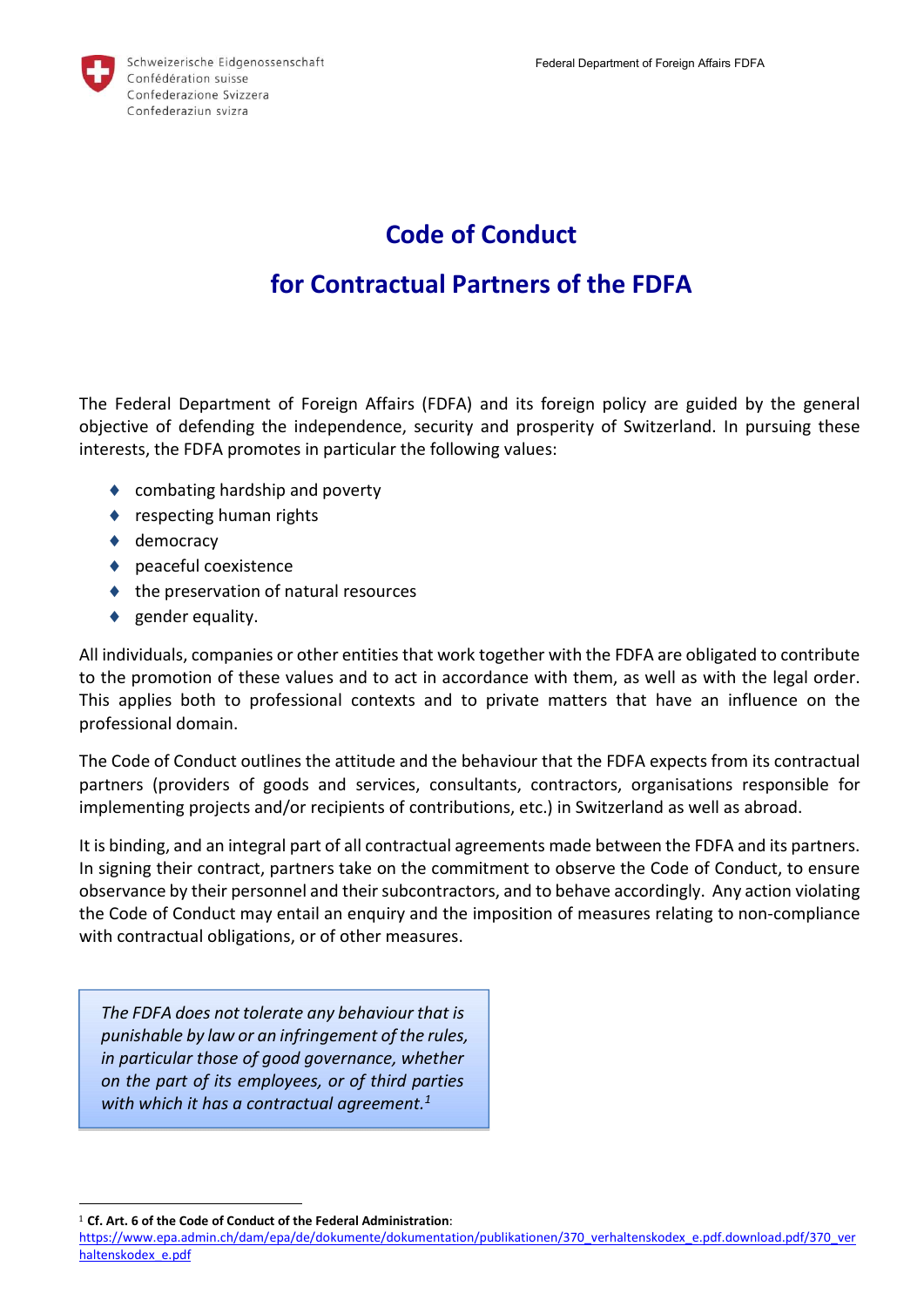

## The Components of the Code of Conduct

| Values and interests of the<br><b>FDFA</b>              | The contractual partners of the FDFA always provide their full<br>support for the success of the activities of the FDFA, and for the<br>effective implementation of the policies and strategies adopted by<br>it.                                                                                                                                                                                                                                                                                                                                           |
|---------------------------------------------------------|-------------------------------------------------------------------------------------------------------------------------------------------------------------------------------------------------------------------------------------------------------------------------------------------------------------------------------------------------------------------------------------------------------------------------------------------------------------------------------------------------------------------------------------------------------------|
|                                                         | They regularly reflect upon their actions and behaviour, and on<br>those of their employees, colleagues and subcontractors. They<br>ensure that they act in conformity with the values of the FDFA.                                                                                                                                                                                                                                                                                                                                                         |
| <b>Exercising power</b>                                 | The contractual partners of the FDFA are fully aware of the power<br>inherent in their role. They make decisions in a responsible<br>manner, giving due consideration to their cooperation with the<br>FDFA and to its interests.                                                                                                                                                                                                                                                                                                                           |
|                                                         | Their decisions are transparent and entirely unprejudiced.                                                                                                                                                                                                                                                                                                                                                                                                                                                                                                  |
| <b>Conduct abroad</b>                                   | The contractual partners of the FDFA respect foreign laws.                                                                                                                                                                                                                                                                                                                                                                                                                                                                                                  |
|                                                         | They adapt their behaviour, appearance and verbal expression to<br>the function that they exercise and to the customs of the host<br>country.                                                                                                                                                                                                                                                                                                                                                                                                               |
| <b>Conduct towards</b><br>the population and colleagues | The contractual partners of the FDFA demonstrate respect in their<br>relations with others. They reject any form of disrespectful social<br>contact and abstain from any activity that could be interpreted as<br>disparaging, degrading, threatening, such as sexual harassment.                                                                                                                                                                                                                                                                           |
|                                                         | They respect the privacy of their partners, acquaintances and<br>colleagues, and pay attention to local norms and conventions.                                                                                                                                                                                                                                                                                                                                                                                                                              |
|                                                         | In both word and deed, the contractual partners of the FDFA<br>refrain from abusing their hierarchical, material or social position<br>in any way, and decisively strive to counter all forms of<br>discrimination, particularly those relating to ethnic or religious<br>background, gender, age, language, illness or physical or mental<br>disability, as well as all forms of sexual exploitation, particularly of<br>children and adolescents. In addition, the contractual partners of<br>the FDFA abstain from any incitement to violence or hatred. |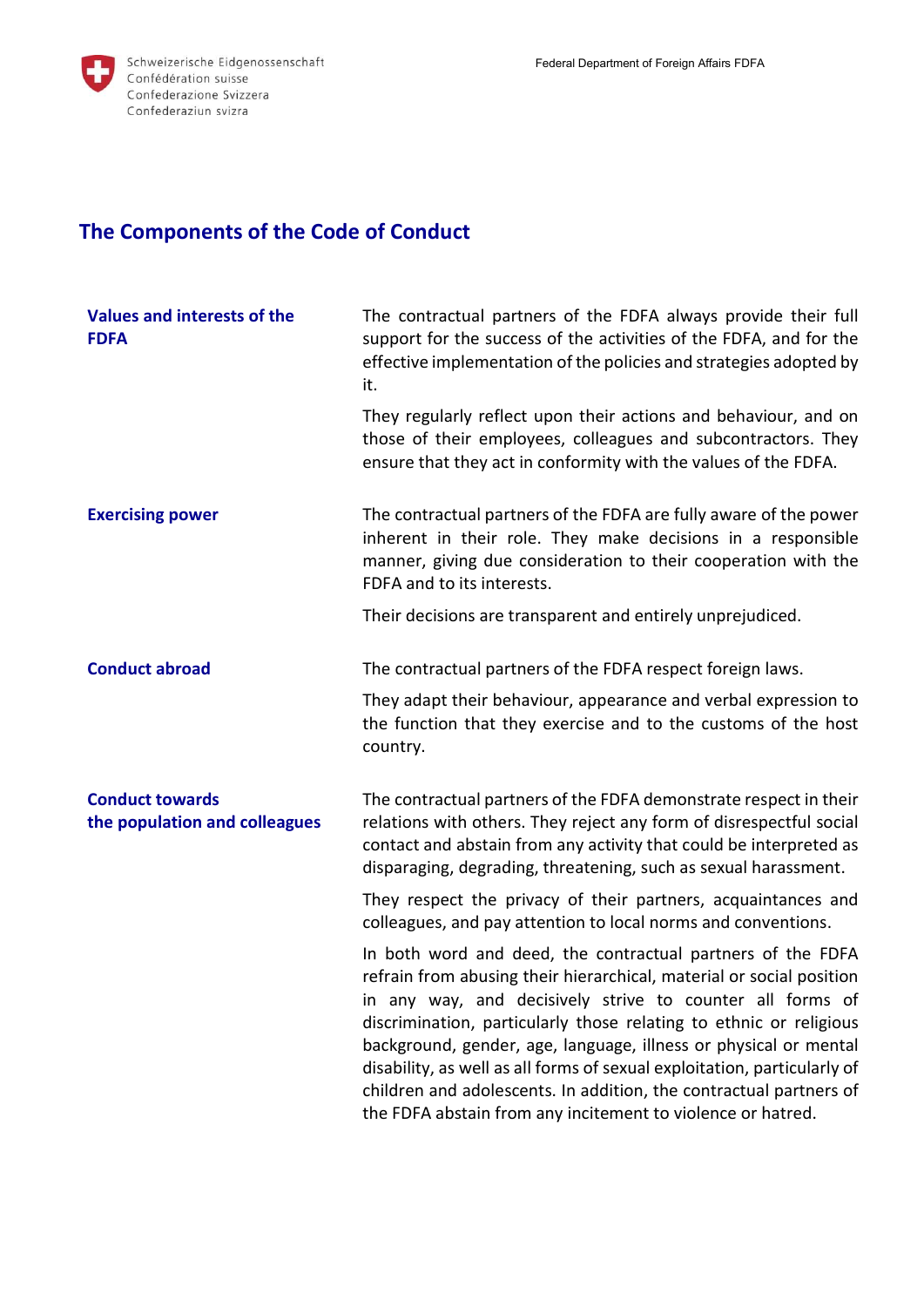| <b>Public appearances</b>                              | The contractual partners of the FDFA are aware that, even as<br>private individuals, they are subject to public interest and that<br>their statements may elicit undesired consequences.                                                                                                                                                                                                                                                                                                                                                                              |
|--------------------------------------------------------|-----------------------------------------------------------------------------------------------------------------------------------------------------------------------------------------------------------------------------------------------------------------------------------------------------------------------------------------------------------------------------------------------------------------------------------------------------------------------------------------------------------------------------------------------------------------------|
|                                                        | They refrain from making accusations, provocative statements or<br>spreading rumours. They give due consideration to their<br>cooperation with the FDFA and to its interests in their<br>communications, particularly via the internet or social media.                                                                                                                                                                                                                                                                                                               |
| <b>Transparency</b>                                    | The contractual partners of the FDFA ensure that their<br>professional actions and their motivations are comprehensible<br>and transparent.                                                                                                                                                                                                                                                                                                                                                                                                                           |
| <b>Means, assets and</b><br>confidentiality            | The contractual partners of the FDFA make use of the means and<br>assets of the FDFA and its partners according to the contractual<br>agreements and legal stipulations, and ensure that the financial<br>means entrusted to them are employed in a legal, economic and<br>efficient manner in the pursuit of the agreed objectives. Within<br>the field of cooperation and development, they are particularly<br>attentive to achieving the expected impact on the population,<br>institutions and systems at local level, within the agreed<br>budgetary framework. |
|                                                        | They use the materials entrusted to them and the official logo of<br>the Swiss Confederation solely for professional purposes, any<br>private use being subject to a formal agreement. In all cases, they<br>treat them with care and diligence.                                                                                                                                                                                                                                                                                                                      |
|                                                        | The contractual partners of the FDFA share their knowledge, while<br>paying attention to confidentiality in matters of data protection<br>and sensitive information brought to their attention within the<br>context of their cooperation with the FDFA.                                                                                                                                                                                                                                                                                                              |
| <b>Conflicts of interest and</b><br>duty of disclosure | The contractual partners of the FDFA are able to fulfil their<br>professional obligations without being influenced by their<br>personal interests.                                                                                                                                                                                                                                                                                                                                                                                                                    |
|                                                        | They avoid any conflict between their personal interests and those<br>of the FDFA. They forego their own interests and contribute to the<br>resolution of potential conflicts of interest, giving due<br>consideration to their cooperation with the FDFA and to its<br>interests.                                                                                                                                                                                                                                                                                    |
|                                                        | If a conflict or an apparent conflict of interests is unavoidable, they<br>immediately inform the FDFA.                                                                                                                                                                                                                                                                                                                                                                                                                                                               |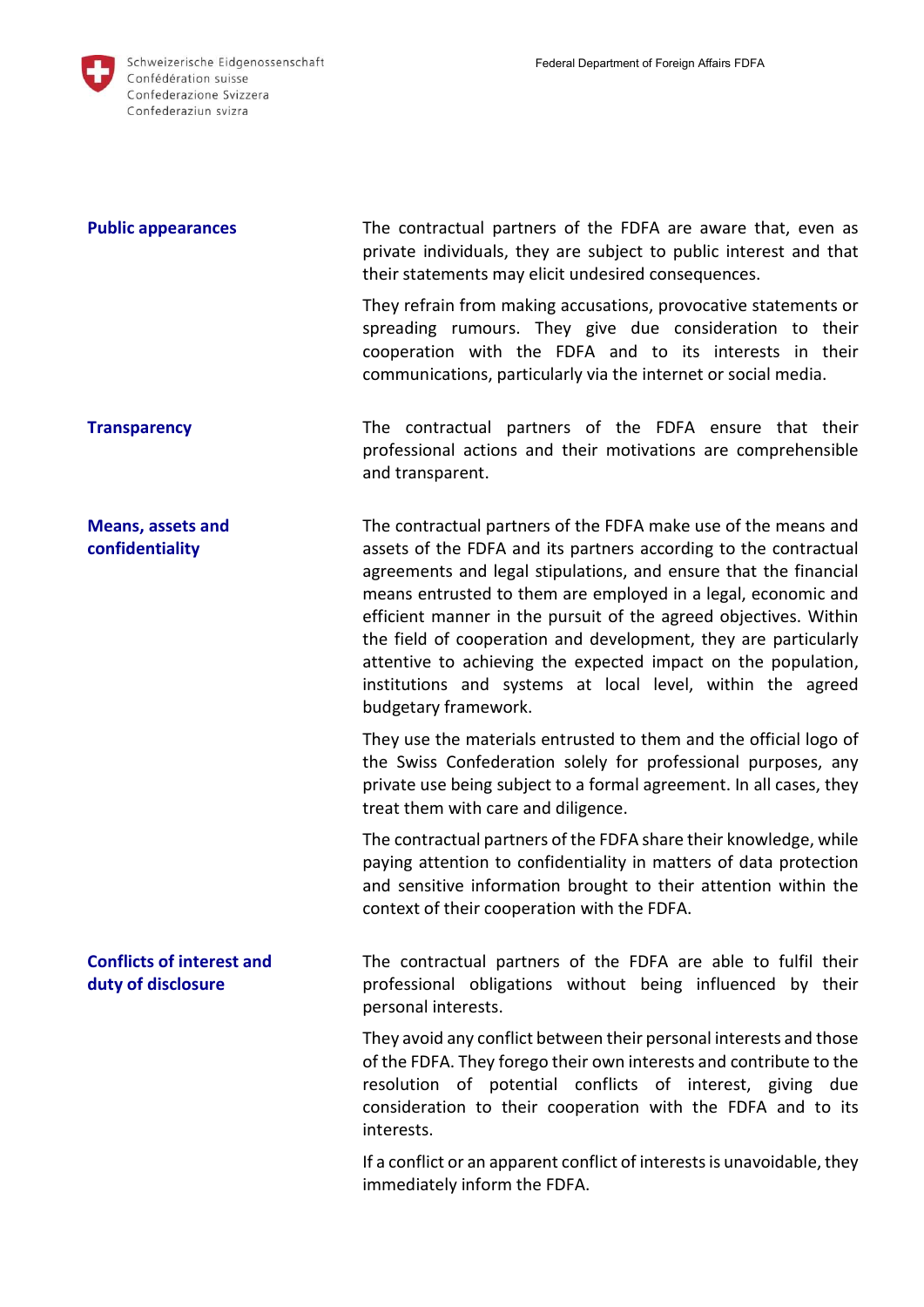

| Use of non-public information                                           | The contractual partners of the FDFA do not use non-public<br>information that they have acquired within the context of their<br>cooperation with the FDFA to their own direct or indirect personal<br>advantage, nor do they use it to give such an advantage to third<br>parties. |
|-------------------------------------------------------------------------|-------------------------------------------------------------------------------------------------------------------------------------------------------------------------------------------------------------------------------------------------------------------------------------|
|                                                                         | They do not give recommendations or hints based on such<br>information to anyone. This rule is particularly applicable when it<br>can be expected that divulging non-public information will<br>influence the prices of securities or currency exchange rates.                      |
| <b>Corruption and</b><br>accepting<br>gifts or other<br><b>benefits</b> | The contractual partners of the FDFA do not misuse their position<br>to obtain personal benefit, nor to give advantages to third parties.                                                                                                                                           |
|                                                                         | They avoid passive or active corruption in any form.                                                                                                                                                                                                                                |
|                                                                         | They do not accept gifts, invitations or other favours that may<br>afford them or third parties an unfair material or immaterial<br>advantage, or that may compromise their integrity, freedom of<br>action, or impartial judgement.                                                |
| <b>Security</b>                                                         | The contractual partners of the FDFA abstain from any actions that<br>may place them and/or others in a dangerous situation, or that<br>may compromise their relationship with the FDFA and its<br>interests.                                                                       |
| <b>Health</b>                                                           | Within the context of executing their contractual obligations to<br>the FDFA, the contractual partners strive to maintain a healthy<br>balance between their professional and private life.                                                                                         |